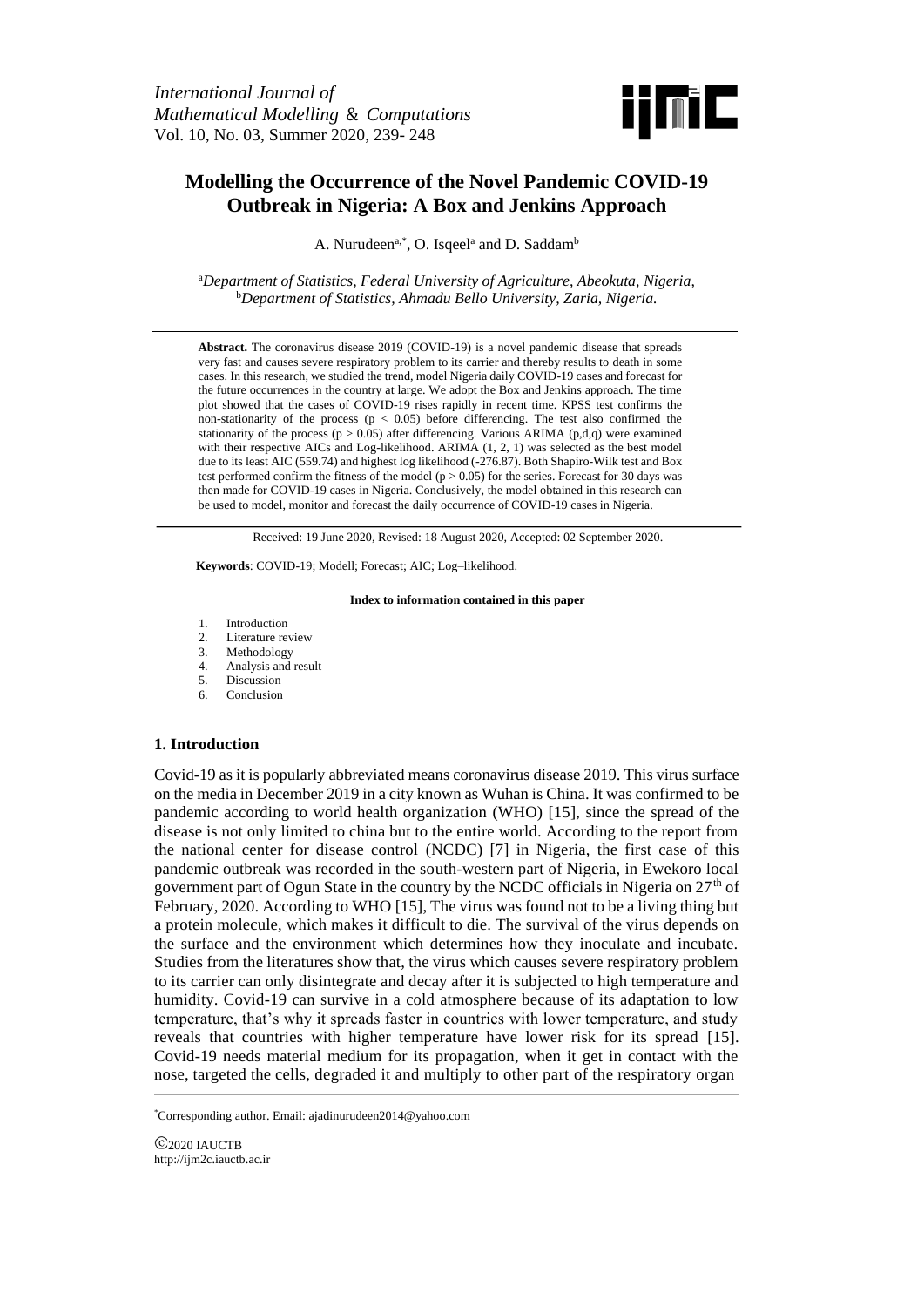including the lungs. When the virus gets contacted with the cells, the body immune system fights back and reduces the efficiency and spread the virus to the entire cell. Due to this, there is high mortality rate in the older people since they have low immune system to fight the virus and this makes the number of recovered cases in the youths to be higher because they have stronger immune system.

According to the world health organization [15], only 2% of the reported cases were below the age of 18 years, and the virus molecule can survive for about 8 hours on paper and fabric while it can survive for more hours on metals, plastic and glass. When an individual has contact with any of these materials which has been contaminated and still in its inoculation period, the virus will temporarily settle on the host, if the host eventually gets to mouth, the eyes or inner part of nose, which are medium to the nasal area, such individual is at high risk on being infected. The initial symptoms include sneezing, itchy eye, dry cough and so on. Recent study shows that, if an individual have closed relationship with a patient with any of the aforementioned symptoms, such individual will be in isolation for at least two weeks, before undergoing a test, if tested positive, will immediately be quarantine for immediate medical care and treatment. In this research, we focus on the study of the trend of the pandemic virus, investigate the causes, develop a suitable model to determine its trend and also use the model to predict future expected developed cases.

#### **2. Literature review**

Though the COVID-19 is a novel pandemic outbreak, but several authors have made immense contribution towards investigating the outbreak and proffer immediate solution to curb the spread of the disease. Liu et al. [5] published an up to date review of the literatures on the novel pandemic disease. This shall be discussed in detailed in this section. According to WHO [15], the average reproductive number is 1.95, that is, it ranges from 1.4 to 2.5. Wu et al. [17] was among recent authors to write about the outbreak of coronavirus in Wuhan, the authors applied the use of the Stochastic Markov chain Monte-Carlo methods with sampling prior using the posterior distribution. The authors discovered that the average reproductive number  $(R_0)$  for the pandemic outbreak is 2.68. i.e.  $(R<sub>0</sub>=2.68)$ .

In modelling the pandemic outbreak, different models have been implemented by researchers. These include; The autoregressive integrated moving average (ARIMA) model, susceptible exposed infected recovered (SEIR) model, susceptible infected recovered (SIR) model and the exposed identified recovered (EIR) model. Roda et al. [11], Nestruk [8], Fanelli and Piazza [4] have modeled the COVID-19 pandemic using the SIR model. The use of SEIR model in modelling the pandemic outbreak in the literature have been explored by Wu et al. [17]. Xiong and Yan [18] have also modelled the occurrence of the outbreak using the EIR model.

The ARIMA model have been known to be efficient in modelling diseases in the literature. Earnest et al. [3] adopted the ARIMA model in modelling the severe acute respiratory syndrome (SARS) disease in Singapore. Liu et al. [6] used the model in modelling the hemorrhage fever with renal syndrome (HFRS) disease in china. Ren et al. [9], Wei et al. [14] and Wang et al. [13] also used the ARIMA model in modelling the incidence of Hepatitis disease in China.

Recently, the ARIMA model have also been used by researchers in the literature in modelling and forecasting the novel pandemic outbreak in the world. Singh et al. [12] modelled the occurrence of the COVID-19 in the top fifteen countries using the ARIMA model to forecast the incidence of the outbreak in the affected regions. Recent articles have published in modelling the occurrence and studying the trend of the novel COVID-19 pandemic using the ARIMA model, such articles include Ribeiro et al. [10], Benvenuto et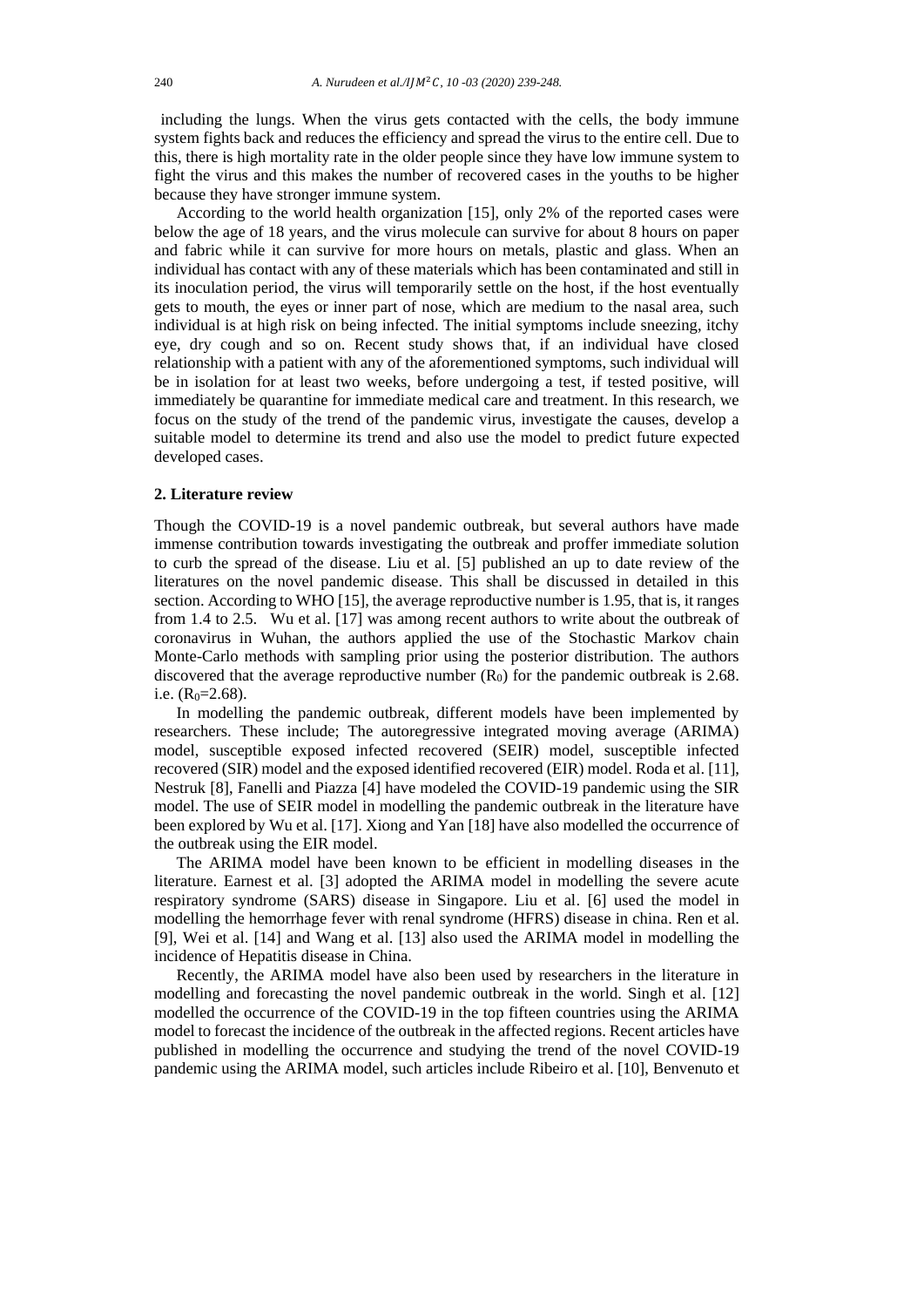al. [1], Ceylan [2].

In this article, we intend to adopt a suitable ARIMA model that will assist in forecasting the occurrence of the spread in Nigeria.

### **3. Methodology**

The Box-Jenkins approach will be adopted in this research and the autoregressive integrated moving average (ARIMA) will be discussed in this section.

#### **3.1** *Box - Jenkins approach*

The Box-Jenkins refers to a systematic method of identifying, fitting, checking, and using Autoregressive Integrated Moving Averages (ARIMA) time series models. The method is appropriate for time series of medium to long length (at least 50 observations). In this research we will adopt the Box-Jenkins method, concentrating on the Arima model. One of the steps in the Box - Jenkins method is to transform a non-stationary series into a stationary one.

#### **3.2** *Autoregressive Integrated Moving Average Process (ARIMA)*

ARIMA models are, in theory, the most general type of models for forecasting a time series which when not stationary can made to be "stationary" by differencing if necessary, probably in conjunction with nonlinear transformations such as logging or deflating. A random variable that is a time series is stationary if its statistical properties are all constant over time. A stationary series has no trend, its variations around its mean have a constant value, and it changes in a consistent way, i.e., its short-term random time patterns always look the same in a statistical sense. The latter condition means that its autocorrelations (correlations with its own prior deviations from the mean) remain constant over time.

There autoregressive moving average (p,q) is of the form

$$
X_t = \emptyset_1 X_{t-1} + \emptyset_1 X_{t-2} + \dots + \emptyset_p X_{t-p} + \varepsilon_t + \theta_1 \varepsilon_{t-1} + \theta_2 \varepsilon_{t-2} + \dots + \theta_q \varepsilon_{t-q} \tag{1}
$$

The white noise of the process is expressed as  $\{\varepsilon_t\}$ . In lag form, equation (1) becomes

$$
X_t - \emptyset_1 X_{t-1} - \emptyset_1 X_{t-2} - \dots - \emptyset_p X_{t-p} = \varepsilon_t + \theta_1 \varepsilon_{t-1} + \theta_2 \varepsilon_{t-2} + \dots + \theta_q \varepsilon_{t-q}
$$
  
\n
$$
\varphi(B)Xt = \theta(B)\varepsilon_t
$$
  
\n
$$
X_t = \theta(B)\varepsilon_t \varphi^{-1}(B).
$$
  
\n
$$
\varepsilon_t = \varphi(B)X_t \theta^{-1}(B)
$$
  
\n(3)

 $X_t = \vartheta(B)$ 

where

$$
\vartheta(B)=\theta(B)\varepsilon_t\,\varphi^{-1}(B),
$$

 $\vartheta$  (*B*) is the phi-weight.

$$
\varepsilon_t = \pi(B)X_t
$$

where,

$$
\pi(B)=\varphi(B)\theta^{-1}(B),
$$

 $\pi$  (B) represent the pi-weight.

An ARIMA process of order (*p, d, q*) with ARMA (*p, q*) process can be defined by:

$$
\varphi(\beta)\nabla^d X_t = \theta\,(\beta)\varepsilon_t
$$

where p, d, q are non-negative integers.

**Note:** When  $d = 0$ , the ARIMA (p, d, q) becomes  $ARMA(p, q)$ .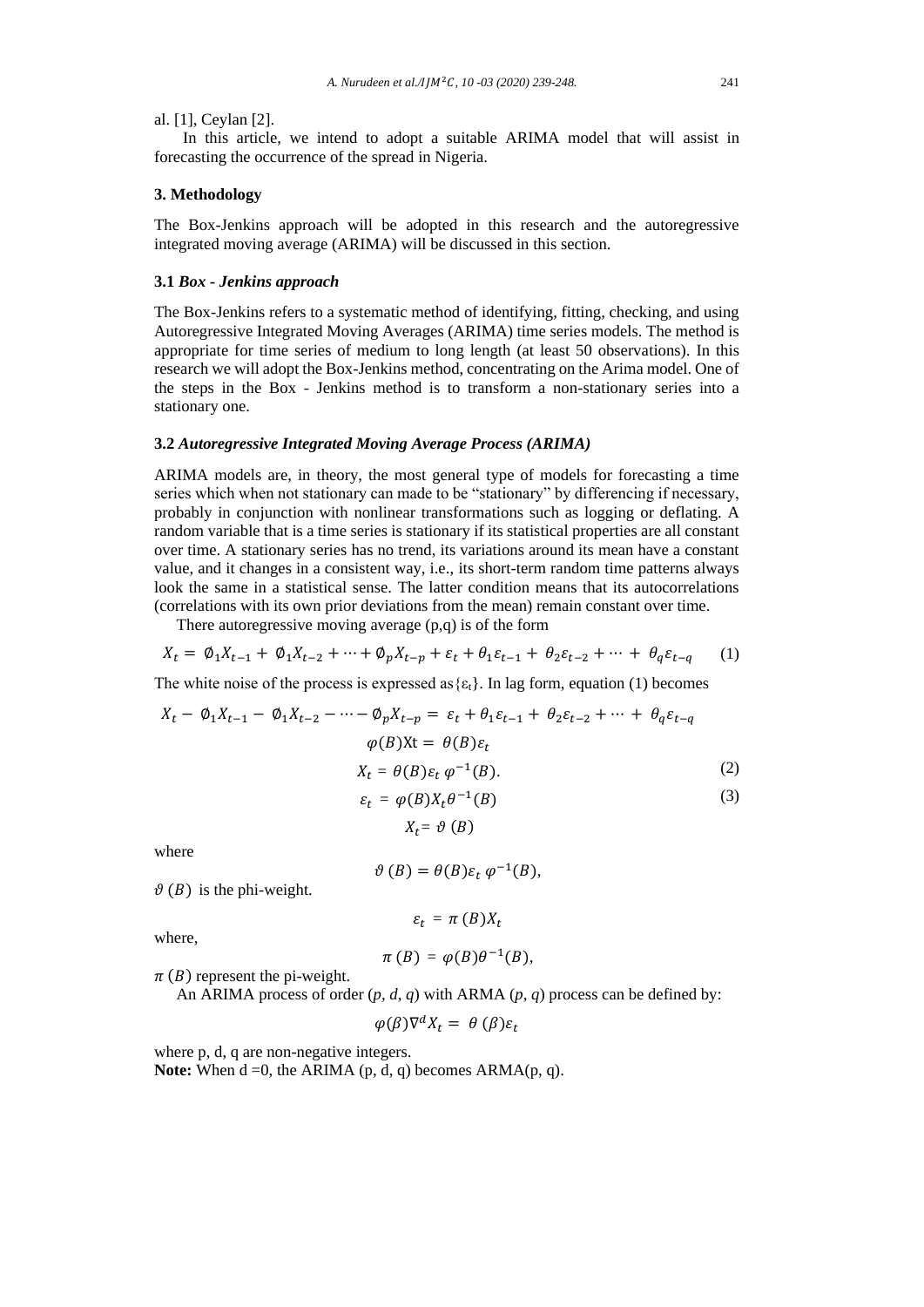In this research the ARIMA model would be applied to the data on Covid-19 to model total daily new cases of the virus from inception February 27, 2020 and to further forecast for Total daily occurrence of the virus in the country for a period of time.

### **3.3** *Diagnostic checkin***g**

The most useful and informative diagnostic checks deal with determining whether the assumptions conditioning the innovation series are satisfied by the residuals of the autoregressive integrated moving average (ARIMA) model. Diagnostic checks only have meaning if the parameters of the model are efficiently estimated using the maximum likelihood approach at the estimation stage. For all of the diagnostic checks presented in this paper, it is assumed that a maximum likelihood estimator is used to estimate the model parameters. The paper discusses Shapiro and box test, whiteness tests, portmanteau tests, normality tests, constant variance tests, and so on.

#### **4. Analysis and result**

The result of the analysis obtained from daily cases of total Covid-19 in Nigeria between February 27, 2020 and May 1, 2020 is presented in this section. The exploratory analysis, Auto Correlation Function (ACF), Partial Auto Correlation Function (PACF), Augmented Dickey-Fuller (ADF) test, Kwitatkowski Philips Schmidt Shin (KPSS) test, Akaike Information Criterion (AIC) and the Autoregressive Integrated Moving Average (ARIMA) test were carried out, and the result were presented in section 4. More so, the discussion of the analysis is presented in the next section.

### **4.1** *Exploratory data analysis (EDA) of Covid-19 cases in Nigeria*

|                           | <b>Summary of Statistics</b> |  |  |  |  |
|---------------------------|------------------------------|--|--|--|--|
| Mean                      | 34                           |  |  |  |  |
| Variance                  | 3024.05                      |  |  |  |  |
| <b>Standard Deviation</b> | 54.99                        |  |  |  |  |
| Median                    | 14                           |  |  |  |  |
| Mode                      | $\mathbf{\Omega}$            |  |  |  |  |
| Minimum                   |                              |  |  |  |  |
| Maximum                   | 238                          |  |  |  |  |

Table 1. Descriptive Statistics.





Figure 1. Histogram of Corona daily occurrences.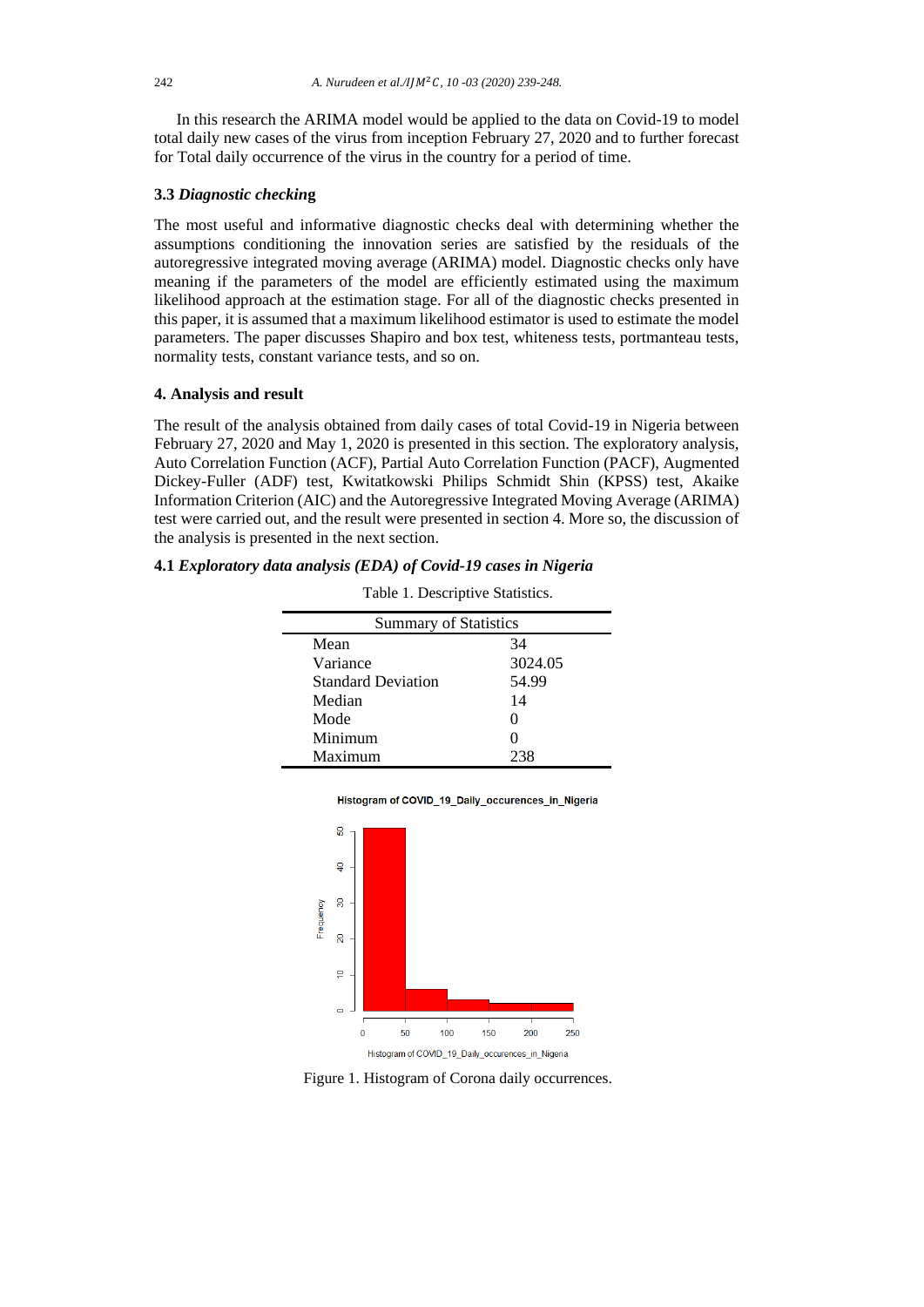# **4.2** *Time plots for COVID-19 cases in Nigeria*



occurrences of novel pandemic Covid-19 cases.



Figure 3. Time plot of the differenced daily occurrence of Covid-19.

### **4.3** *Unit root/stationarity tests*

Table 2. Summary of unit root tests.

| <b>Test</b> | <b>Statistic</b> | Lag order P-value |                    | <b>Conclusion</b>                                  |
|-------------|------------------|-------------------|--------------------|----------------------------------------------------|
| <b>KPSS</b> | 1.1386           | $\mathfrak{I}$    |                    | $0.01$ (P<0.05) Not stationary before differencing |
|             | KPSS 0.046384.   | 3                 | $0.1$ (P $>0.05$ ) | Stationary after differencing                      |

### **4.4** *Autocorrelation function (ACF) and partial autocorrelation function (PACF)*







Series COVID\_19\_Daily\_occurences\_in\_Nigeria\_

# Figure 4. ACF plot. Figure 5. PACF plot.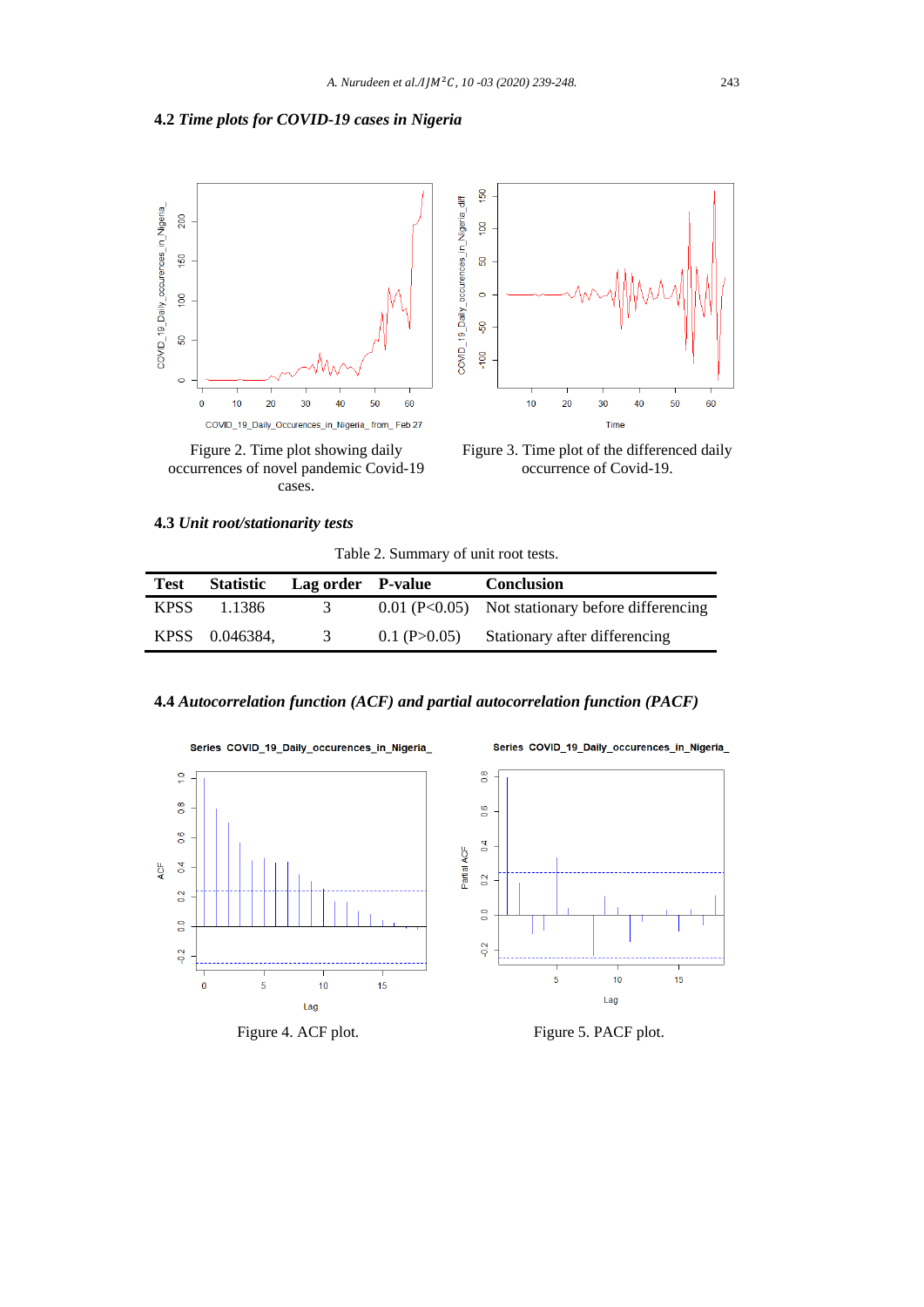| 4.4 Autoregressive integrated moving averages (ARIMA) models examined |  |  |
|-----------------------------------------------------------------------|--|--|
|                                                                       |  |  |

|                          |   |   |                             |           | <b>ARIMA</b> |           |                 |        |                |
|--------------------------|---|---|-----------------------------|-----------|--------------|-----------|-----------------|--------|----------------|
| s/n                      | p | d | a                           | AR(1)     | AR(2)        | MA(1)     | MA(2)           | AIC    | Log Likelihood |
|                          |   |   | $\Omega$                    | $-0.4094$ |              |           |                 | 568.47 | $-282.24$      |
| $\overline{2}$           |   |   |                             | $-0.5647$ |              | 0.1848    |                 | 569.79 | $-281.9$       |
| $\mathcal{R}$            |   |   | $\mathcal{D}$               | $-0.2932$ |              | $-0.0680$ | 0.2179          | 570.43 | $-281.22$      |
| $\overline{4}$           |   |   | $\mathcal{D}_{\mathcal{L}}$ | $-0.3911$ | $-0.0979$    | 0.0258    | 0.2786          | 572.38 | $-281.19$      |
| $\overline{\phantom{1}}$ |   |   |                             | $-0.4978$ |              | $-0.8874$ | $\qquad \qquad$ | 559.74 | $-276.87$      |
| 6                        |   |   |                             | $-0.4746$ |              | $-0.9173$ | 0.2691          | 561.73 | $-276.86$      |

Table 3. Summary of ARIMA models examined.

# **4.5** *Diagnostic checking*



Figure 6. Diagnostic plot.

# **4.6** *Shapiro - Wilk test and box test*

Table 4. Shapiro - Wilk test and box test results.

| <b>Test</b>     | W         | <b>P-value</b>  | <b>Conclusion</b>                        |                            |  |
|-----------------|-----------|-----------------|------------------------------------------|----------------------------|--|
| Shapiro-Wilk    | 0.67827   | $0.01$ (P<0.05) | The error terms are normally distributed |                            |  |
| <b>Test</b>     | X-squared | Df              | <b>Conclusion</b><br><b>P-Value</b>      |                            |  |
| <b>Box Test</b> | 0.15205   |                 | $0.6966$ (P $>0.05$ )                    | Residuals are uncorrelated |  |

### **5. Discussion**

Table 1 and Figure 1 show the summary of statistics of Covid-19 daily cases in Nigeria from February 27 to May 1 and the histogram of the distribution of the cases. The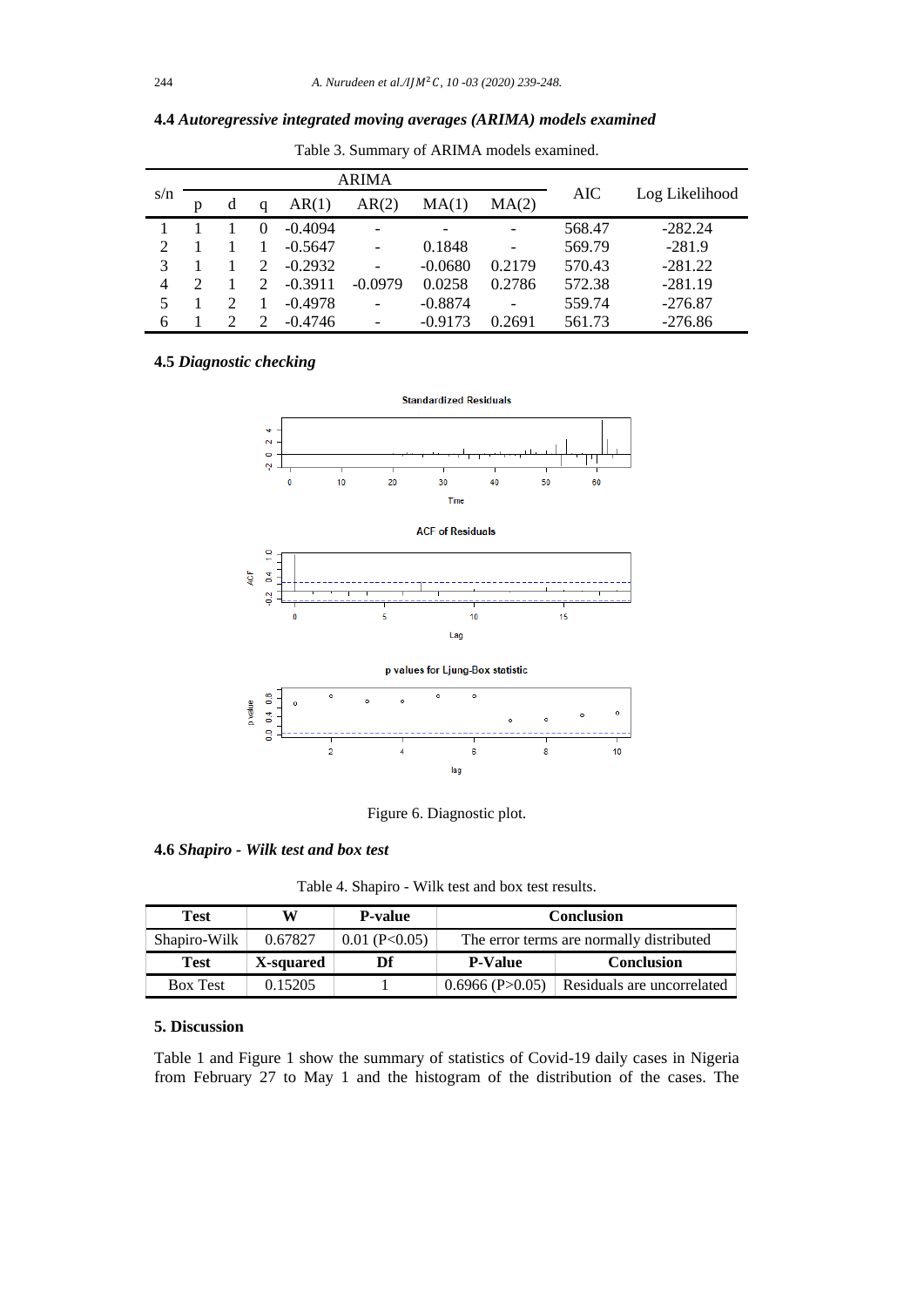exploratory data analysis was done to determine the average case for the time frame used in this research, it was recorded that average daily number of thirty-four (34) cases were reported, with the initial case reported to be 1, this was at the initial stage of the outbreak, and the maximum daily case recorded so far is 238 as at May 1. Both the standard error and variance are very high indicating a high difference among the daily cases. Figures 2 and 3 also show the time plots of total daily Covid-19 cases before and after differencing. The result shows that the process is not stable over time. High and persistence rise is greatly noticed from the plot. Table 2 contains KPSS test statistics. The test was used to confirm the non-stationarity of the process before differencing and stationarity of the process after first differencing.

Figures 4 and 5 show the ACF and PACF of the series. The ACF decays slowly while the PACF only exceeds the significant bound at lag 1 and 5 only. Table 3 show the summary of ARIMA (p,d,q) models examined with their AICs and Log-likelihoods. The result showed that ARIMA (1,2,1) has the least AIC (559.74) and the highest Log-likelihood (-276.87). Hence, ARIMA (1,2,1) is selected for the process. The model selected is written as:

$$
X_t = -0.4978Y_{t-1} + \varepsilon_t - 0.8874\varepsilon_{t-1}
$$

Also, Figure 6 shows the diagnostic plot for the selected model. The results shows that the model fits the process (p-values  $> 0.5$ ), thereby we fail to reject the null hypothesis and conclude that the model fit the daily occurrence of Covid-19. Table 4 shows Shapiro-Wilk and Box test and the two tests attest to the goodness of fit of the fitted model. Conclusively, forecast for thirty days (May 8, 2020 to June 6, 2020) was then made for the daily cases of COVID-19 cases in Nigeria (see Appendix II) to show how crucial and paramount the need for quick and proactive measure and intervention to curb high and persistence increase in the occurrence of Covid-19 cases.

#### **6. Conclusion**

Succinctly put, the rate of daily occurrence of the novel pandemic Covid-19 outbreak in Nigeria continue to increase every day. Thereby resulting into high loss of lives which may lead to extinction and paralysis of the economy and so its control must be of high concern. Hence, the model obtained from this research can be used to model, monitor and forecast the future case of Covid-19 in Nigeria as a whole so as to put a stop to the high mortality rate caused by the pandemic disease. The fear for the coronavirus is really high among people due to the high rate of its spread and lack of adequate knowledge about the cause(s) and how it spread. Hence, more articles and publications about sensitizing people on the coronavirus need to be made available. Also, preventive measure highlighted by WHO such as sanitization of hand regularly, avoiding direct contact with eyes, mouth and nose with unclean hands, keeping distance of at least one meter, avoiding handshake, not travelling while one is sick and seeking medical attention when symptoms of the Covid-19 such as high fever and so on are observed are hereby recommended as solutions to avoid quick spread of the diseases. It is expected that effective implementation of the above recommendations will guide and help in preventing the spread of the disease and thereby reduces its daily occurrences.

#### **References**

- [1] D. Benvenuto, M. Giovanetti, L. Vassallo, S. Angeletti and S. Picozzi, Application of the ARIMA model on the COVID-2019 epidemic dataset, Data in Brief, **29** (2020) 105340, doi:10.1016/j.dib.2020.105340.
- [2] Z. Ceylan, 2020. Estimation of COVID-19 prevalence in Italy, Spain, and France, The Science of the Total Environment, **729** (2020) 138817, doi:10.1016/j.scitotenv.2020.138817.
- [3] A. Earnest, M. I. Chen, D. Ng and L. Y. Sin, 2005. Using autoregressive integrated moving average (ARIMA) models to predict and monitor the number of beds occupied during a SARS outbreak in a tertiary hospital in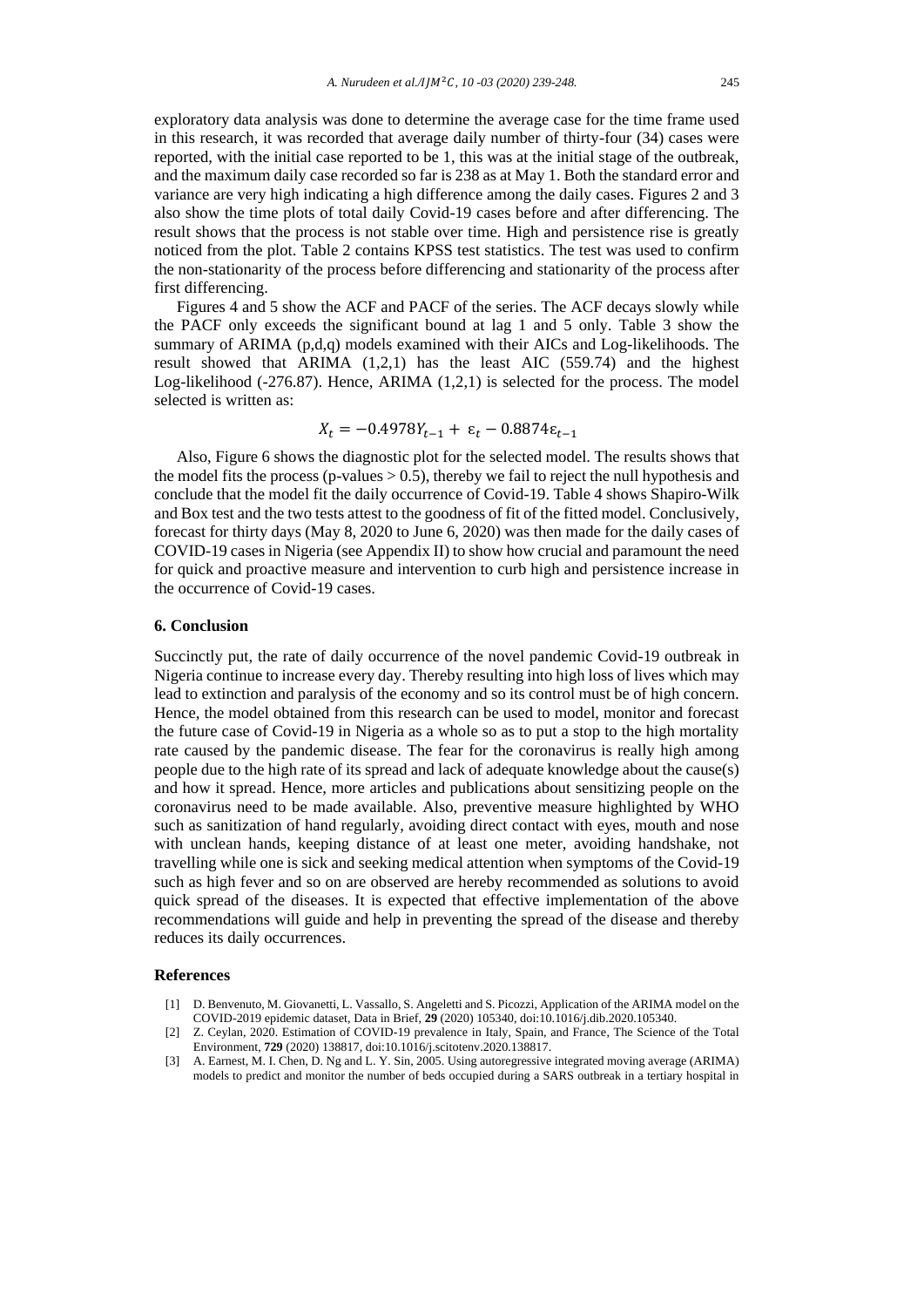Singapore, BMC Health Services Research, **5 (1)** (2005) 36, doi: 10.1186/1472-6963-5-36.

- [4] D. Fanelli and F. Piazza, Analysis and forecast of COVID-19 spreading in China, Italy and France, Chaos, Solitons & Fractals, **134** (2020) 109761, doi: 10.1016/j.chaos.2020.109761.
- [5] Y. Liu, A. A. Gayle, A. Wilder-Smith and J. Rocklöv, The reproductive number of COVID-19 is higher compared to SARS coronavirus, Journal of Travel Medicine, **27 (2)** (2020) taaa021, doi:10.1093/jtm/taaa021.
- [6] O. Liu, X. Liu, B. Jiang and W. Yang, Forecasting incidence of hemorrhagic fever with renal syndrome in China using ARIMA model, BMC infectious diseases, **11 (1)** (2011) 218, doi:10.1186/1471-2334-11-218.
- [7] NCDC (2020), http://covid19.ncdc.gov.ng, Accessed May, 3 2020.
- [8] I. Nesteruk, Statistics-Based Predictions of Coronavirus Epidemic Spreading in Mainland China, Innovative Biosystems and Bioengineering, **4 (1)** (2020) 13-18, doi:10.20535/ibb.2020.4.1.195074.
- [9] H. Ren, J. Li, Z. A. Yuan, J. Y. Hu, Y. Yu and Y. H. Lu, The development of a combined mathematical model to forecast the incidence of hepatitis E in Shanghai, China, BMC infectious diseases, **13 (1)** (2013) 421, doi:10.1186/1471-2334-13-421.
- [10] M. H. D. M. Ribeiro, R. G. da Silva, V. C. Mariani and L. dos Santos Coelho, Short-term forecasting COVID-19 cumulative confirmed cases: Perspectives for Brazil. Chaos, Solitons & Fractals, **135** (2020) 109853, doi:10.1016/j.chaos.2020.109853.
- [11] W. C. Roda, M. B. Varughese, D. Han and M. Y. Li, Why is it difficult to accurately predict the COVID-19 epidemic?, Infectious Disease Modelling, **5** (2020) 271-281.
- [12] R. K. Singh, M. Rani, A. S. Bhagavathula, R. Sah, A. J. Rodriguez-Morales, H. Kalita, C. Nanda, S. Patairiya, Y. D. Sharma, A. A. Rabaan, J. Rahmani and P. Kumar, Prediction of the COVID-19 Pandemic for the Top 15 Affected Countries: Advanced Autoregressive Integrated Moving Average (ARIMA) Model, JMIR Public Health Surveill, **6 (2)** (2020) e19115, doi: 10.2196/19115.
- [13] Y. W. Wang, Z. Z. Shen and Y. Jiang, Comparison of ARIMA and GM (1,1) models for prediction of hepatitis B in China, PloS One, **13 (9)** (2018) e0201987, doi:10.1371/journal.pone.0201987.
- [14] W. Wei, J. Jiang, H. Liang, L. Gao, B. Liang and J. Huang, Application of a Combined Model with Autoregressive Integrated Moving Average (ARIMA) and Generalized Regression Neural Network (GRNN) in Forecasting Hepatitis Incidence in Heng County, China, PLoS ONE, **11 (6)** (2016) e0156768, doi:10.1371/journal.pone.0156768.
- [15] WHO, https://www.who.int/news-room/q-a-detail/q-a-coronaviruses, (2020).
- [16] World Health Organization, Coronavirus (COVID-19) events as they happen, (2020), Available from: https://www.who.int/
- [17] J. T. Wu, K. Leung and G. M. Leung, Nowcasting and forecasting the potential domestic and international spread of the 2019-nCoV outbreak originating in Wuhan, China: a modelling study, The Lancet, **395 (10225)** (2020) 689-697, doi:10.1016/S0140-6736(20)30260-9.
- [18] H. Xiong and H. Yan, Simulating the infected population and spread trend of 2019-nCov under different policy by EIR model, medRxiv, (2020), doi:10.1101/2020.02.10.20021519.

### **Appendix A:**

Table 5. Covid-19 daily occurrence from Feb 27, 2020 to May 1, 2020.

| DAILY OCCURENCES | <b>CONFIRMED CASES</b> | <b>NEW CASES</b> | <b>DISCHARGED</b> | <b>DEATHS</b> |
|------------------|------------------------|------------------|-------------------|---------------|
| 2/27/2020        |                        |                  | 0                 | 0             |
| 2/28/2020        | $\Omega$               | $\theta$         | $\Omega$          | $\Omega$      |
| 3/1/2020         | $\Omega$               | $\Omega$         | $\Omega$          | $\Omega$      |
| 3/2/2020         | $\Omega$               | $\theta$         | 0                 | $\Omega$      |
| 3/3/2020         | $\Omega$               | $\theta$         | 0                 | $\Omega$      |
| 3/4/2020         | $\Omega$               | $\Omega$         | $\Omega$          | $\Omega$      |
| 3/5/2020         | $\Omega$               | $\theta$         | 0                 | $\Omega$      |
| 3/6/2020         | $\Omega$               | $\Omega$         | 0                 | $\Omega$      |
| 3/7/2020         | $\Omega$               | $\Omega$         | $\Omega$          | $\Omega$      |
| 3/8/2020         | $\Omega$               | $\theta$         | $\Omega$          | $\theta$      |
| 3/9/2020         | $\overline{2}$         |                  | 0                 | $\Omega$      |
| 3/10/2020        | $\Omega$               | $\Omega$         | $\Omega$          | $\Omega$      |
| 3/11/2020        | $\Omega$               | $\Omega$         | ∩                 | $\Omega$      |
| 3/12/2020        | $\Omega$               | $\Omega$         | 0                 | $\Omega$      |
| 3/13/2020        |                        | 0                |                   | $\Omega$      |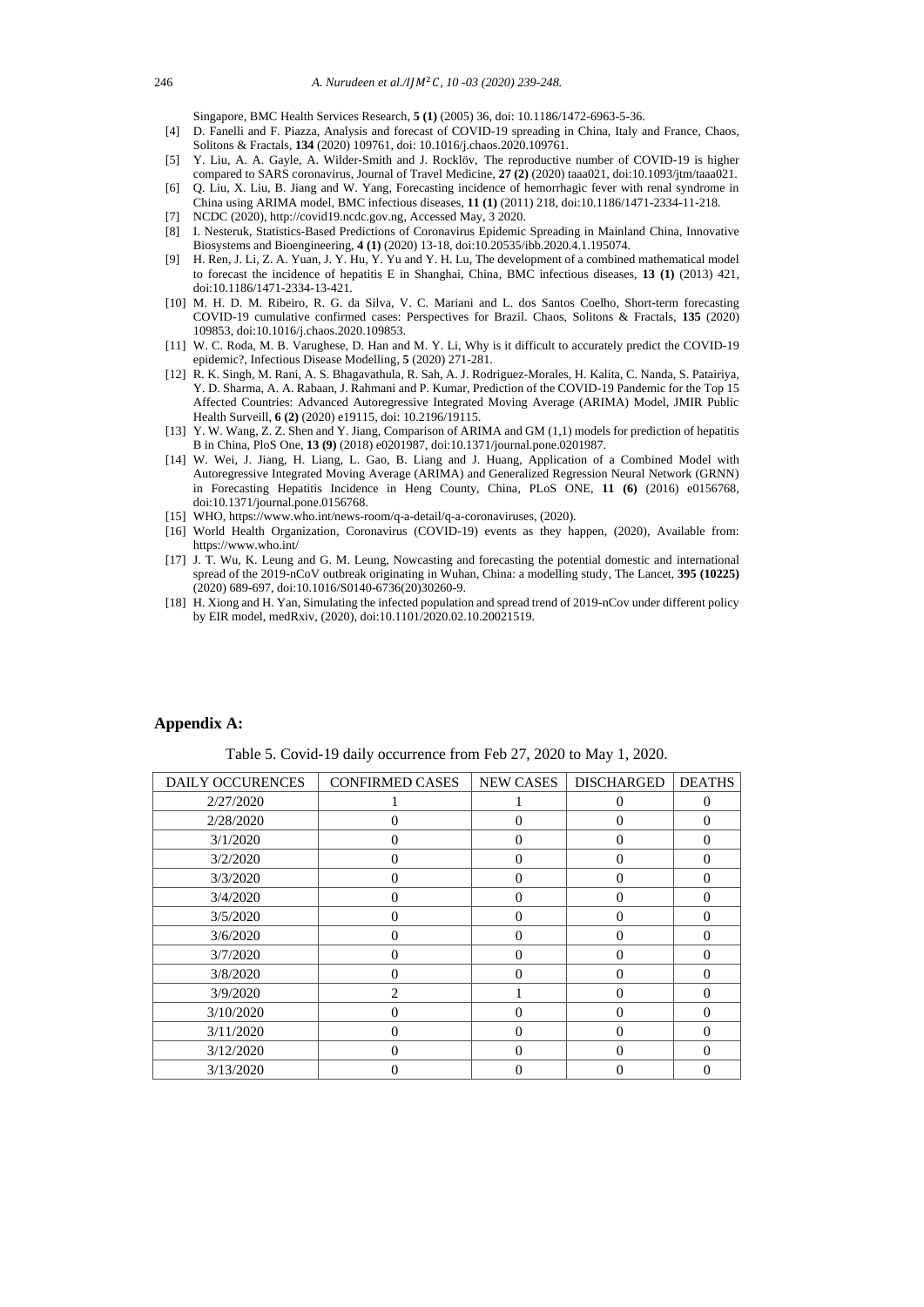| DAILY OCCURENCES | <b>CONFIRMED CASES</b> | <b>NEW CASES</b> | <b>DISCHARGED</b> | <b>DEATHS</b>               |
|------------------|------------------------|------------------|-------------------|-----------------------------|
| 3/14/2020        | $\boldsymbol{0}$       | $\mathbf{0}$     | 0                 | 0                           |
| 3/15/2020        | $\boldsymbol{0}$       | $\boldsymbol{0}$ | $\mathbf{0}$      | $\boldsymbol{0}$            |
| 3/16/2020        | $\boldsymbol{0}$       | $\boldsymbol{0}$ | $\mathbf{0}$      | $\boldsymbol{0}$            |
| 3/17/2020        | 3                      | $\mathbf{1}$     | $\mathbf{0}$      | $\boldsymbol{0}$            |
| 3/18/2020        | 8                      | 5                | 0                 | $\boldsymbol{0}$            |
| 3/19/2020        | 12                     | $\overline{4}$   | $\overline{0}$    | $\boldsymbol{0}$            |
| 3/20/2020        | 12                     | $\boldsymbol{0}$ | $\boldsymbol{0}$  | $\boldsymbol{0}$            |
| 3/21/2020        | 22                     | 10               | $\mathbf{2}$      | $\boldsymbol{0}$            |
| 3/22/2020        | 30                     | $\,8\,$          | $\overline{0}$    | $\boldsymbol{0}$            |
| 3/23/2020        | 40                     | 10               | 0                 | $\boldsymbol{0}$            |
| 3/24/2020        | 44                     | $\overline{4}$   | $\boldsymbol{0}$  | $\mathbf{1}$                |
| 3/25/2020        | 51                     | 7                | $\boldsymbol{0}$  | $\boldsymbol{0}$            |
| 3/26/2020        | 65                     | 14               | $\mathbf{1}$      | $\boldsymbol{0}$            |
| 3/27/2020        | 81                     | 16               | $\boldsymbol{0}$  | 0                           |
| 3/28/2020        | 97                     | 16               | $\boldsymbol{0}$  | $\boldsymbol{0}$            |
| 3/29/2020        | 111                    | 14               | $\boldsymbol{0}$  | $\boldsymbol{0}$            |
| 3/30/2020        | 131                    | 20               | 5                 | $\boldsymbol{0}$            |
| 3/31/2020        | 139                    | 8                | $\mathbf{1}$      | 1                           |
| 4/1/2020         | 174                    | 35               | $\boldsymbol{0}$  | $\boldsymbol{0}$            |
| 4/2/2020         | 184                    | 10               | 11                | $\boldsymbol{0}$            |
|                  | 209                    | 25               | $\sqrt{5}$        | $\sqrt{2}$                  |
| 4/3/2020         |                        |                  |                   |                             |
| 4/4/2020         | 214                    | 5                | 0                 | 0                           |
| 4/5/2020         | 232                    | 18               | $\,$ 8 $\,$       | $\mathbf{1}$                |
| 4/6/2020         | 238                    | $\sqrt{6}$       | $\overline{2}$    | $\boldsymbol{0}$            |
| 4/7/2020         | 254                    | 16               | 9                 | $\mathbf{1}$                |
| 4/8/2020         | 276                    | 22               | $\boldsymbol{0}$  | $\boldsymbol{0}$            |
| 4/9/2020         | 288                    | 14               | $\boldsymbol{7}$  | $\mathbf{1}$                |
| 4/10/2020        | 305                    | 17               | $\boldsymbol{7}$  | $\boldsymbol{0}$            |
| 4/11/2020        | 318                    | 13               | 12                | $\ensuremath{\mathfrak{Z}}$ |
| 4/12/2020        | 323                    | 5                | 15                | $\boldsymbol{0}$            |
| 4/13/2020        | 343                    | 20               | 6                 | $\boldsymbol{0}$            |
| 4/14/2020        | 373                    | 30               | 8                 | $\mathbf 1$                 |
| 4/15/2020        | 407                    | 34               | 29                | $\mathbf{1}$                |
| 4/16/2020        | 442                    | 35               | 24                | $\mathbf{1}$                |
| 4/17/2020        | 493                    | 51               | 7                 | $\overline{4}$              |
| 4/18/2020        | 542                    | 49               | 7                 | 2                           |
| 4/19/2020        | 627                    | 86               | $\overline{4}$    | $\mathbf{2}$                |
| 4/20/2020        | 665                    | 38               | 18                | $\mathbf{1}$                |
| 4/21/2020        | 782                    | 117              | 9                 | $\mathfrak{Z}$              |
| 4/22/2020        | 873                    | 91               | $\overline{0}$    | $\mathfrak{Z}$              |
| 4/23/2020        | 981                    | 108              | $\boldsymbol{0}$  | $\mathfrak{Z}$              |
| 4/24/2020        | 1095                   | 114              | 11                | $\mathbf{1}$                |
| 4/25/2020        | 1182                   | 87               | 14                | $\mathfrak{Z}$              |
| 4/26/2020        | 1273                   | 91               | 17                | $\sqrt{5}$                  |
| 4/27/2020        | 1337                   | 64               | 16                | $\boldsymbol{0}$            |
| 4/28/2020        | 1532                   | 195              | $\overline{4}$    | $\overline{4}$              |
| 4/29/2020        | 1728                   | 196              | 52                | $\tau$                      |
| 4/30/2020        | 1932                   | 204              | 12                | $\tau$                      |
| 5/1/2020         | 2170                   | 238              | 32                | 10                          |

**\*Source:** [www.covid19.ncdc.gov.ng](https://covid19.ncdc.gov.ng/)